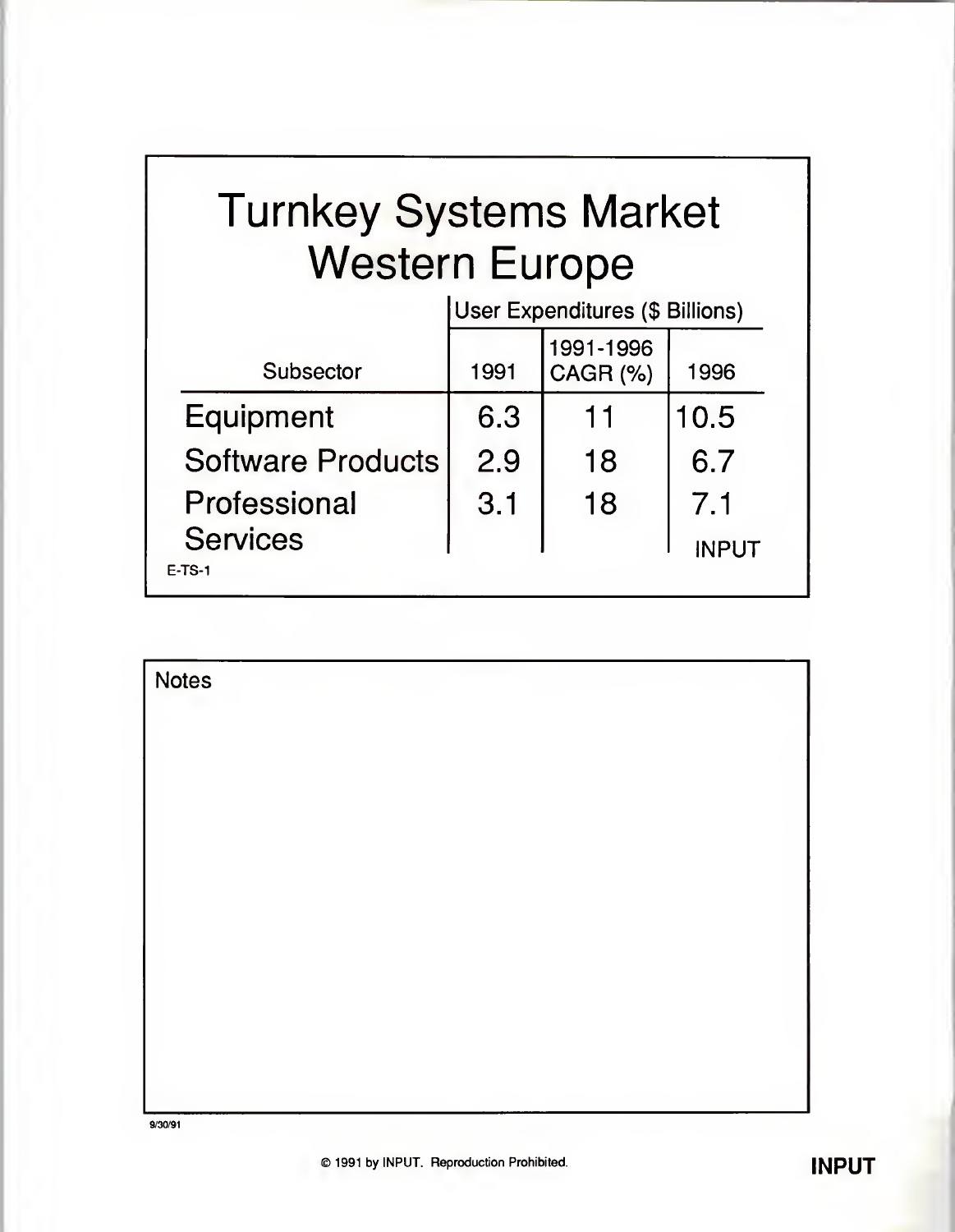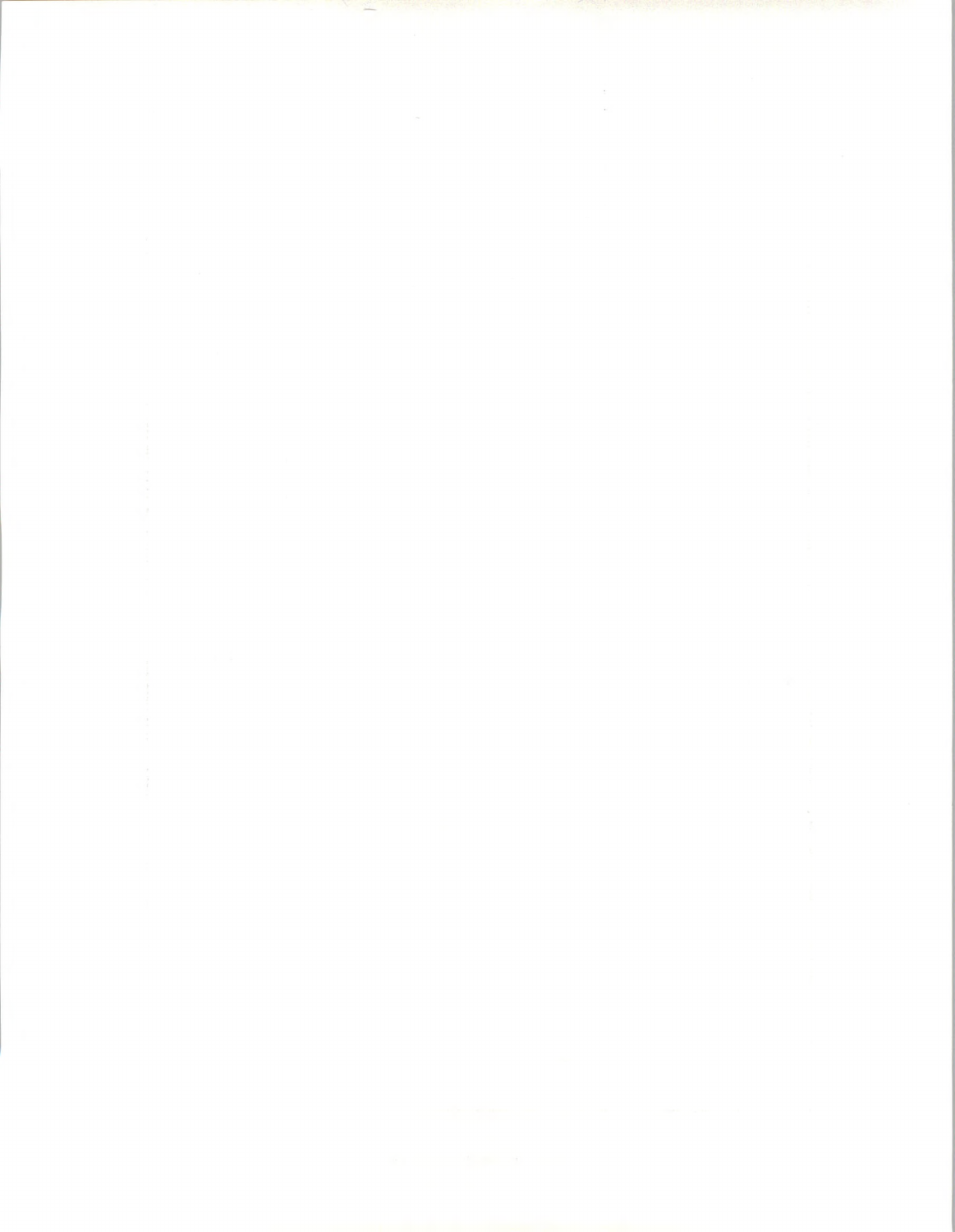| Turnkey Systems, Western Europe<br><b>Equipment Platform Analysis</b> |      |                                 |       |  |  |
|-----------------------------------------------------------------------|------|---------------------------------|-------|--|--|
|                                                                       |      | User Expenditures (\$ Billions) |       |  |  |
| Subsector                                                             | 1991 | 1991-1996<br><b>CAGR (%)</b>    | 1996  |  |  |
| Mainframe                                                             | 0.5  |                                 | 0.7   |  |  |
| Minicomputer                                                          | 7.0  | 14                              | 13.4  |  |  |
| <b>Workstation/PC</b>                                                 | 4.8  | 16                              | 10.2  |  |  |
| $E-TS-2$                                                              |      |                                 | INPUT |  |  |

| Notes |  |  |  |
|-------|--|--|--|
|       |  |  |  |
|       |  |  |  |
|       |  |  |  |
|       |  |  |  |
|       |  |  |  |
|       |  |  |  |
|       |  |  |  |
|       |  |  |  |

»3cvgi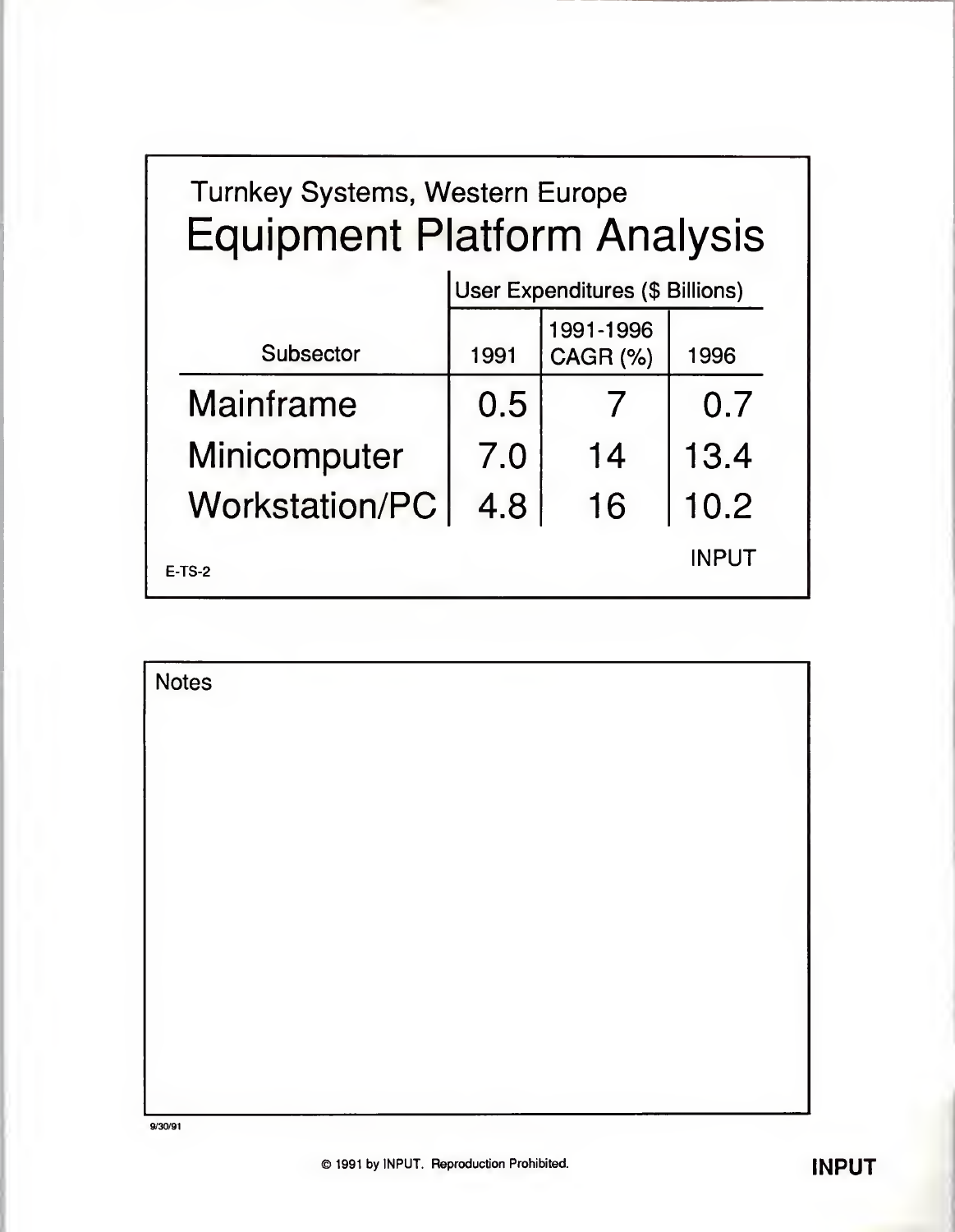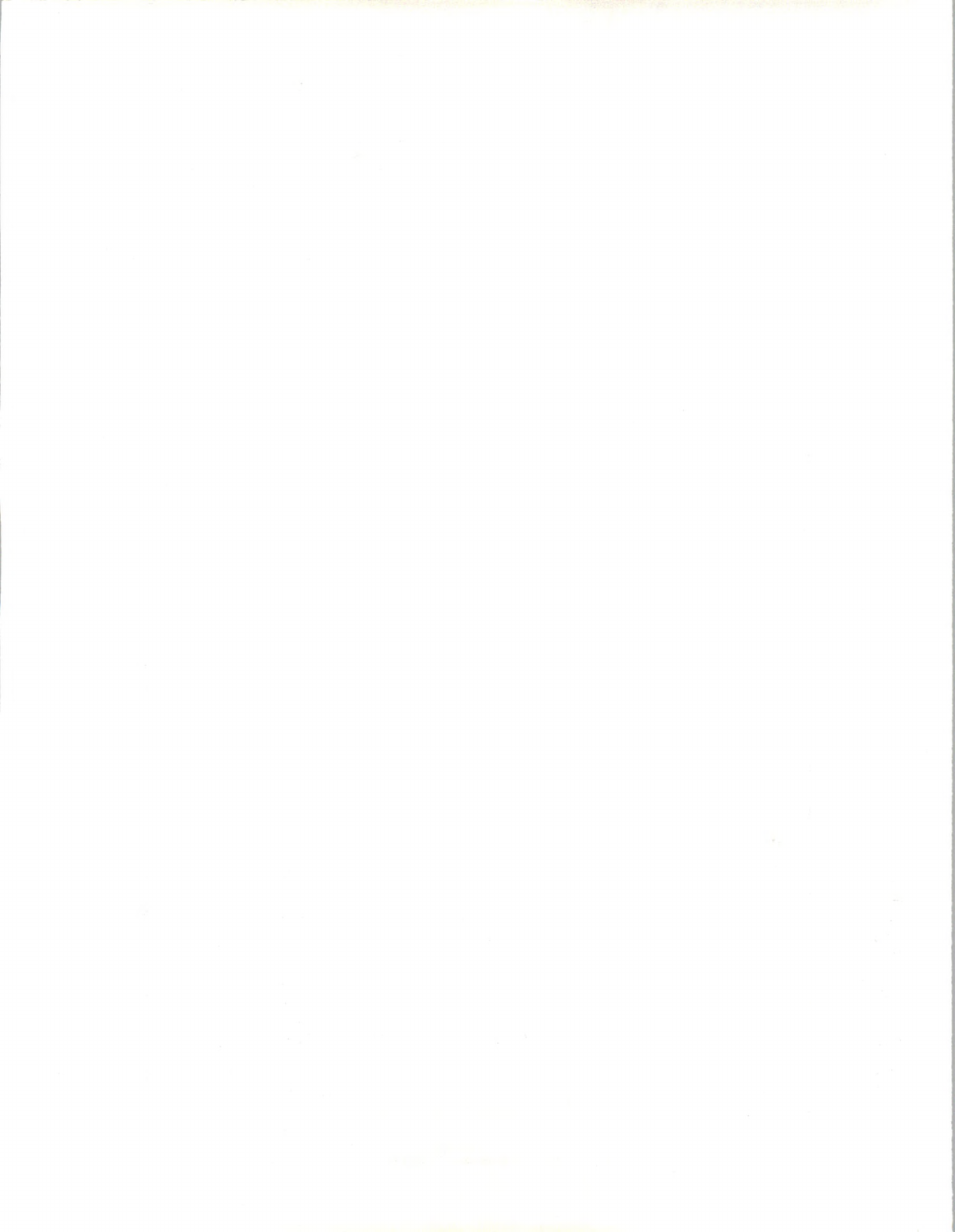| Turnkey Systems, Western Europe<br><b>Country Markets</b> |          |       |  |
|-----------------------------------------------------------|----------|-------|--|
| User Expenditures (\$ Billions)                           |          |       |  |
| 1991                                                      | CAGR (%) | 1996  |  |
| 3.6                                                       | 15       | 7.2   |  |
| 2.6                                                       | 12       | 4.6   |  |
| 1.9                                                       | 14       | 3.7   |  |
| 0.8                                                       | 11       | 1.3   |  |
|                                                           |          | INPUT |  |
|                                                           |          |       |  |

| Notes |  |  |
|-------|--|--|
|       |  |  |
|       |  |  |
|       |  |  |
|       |  |  |
|       |  |  |
|       |  |  |
|       |  |  |

9/30/91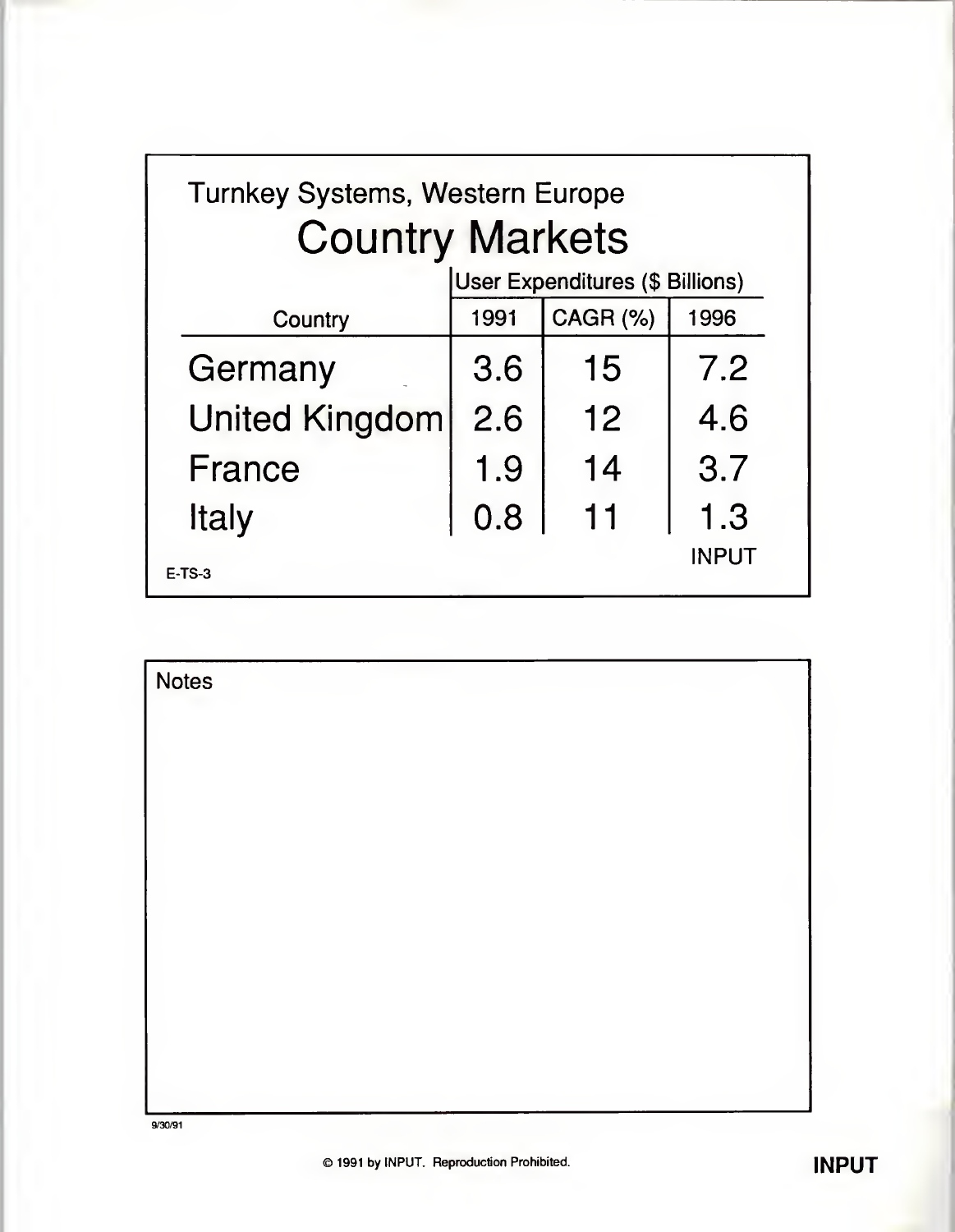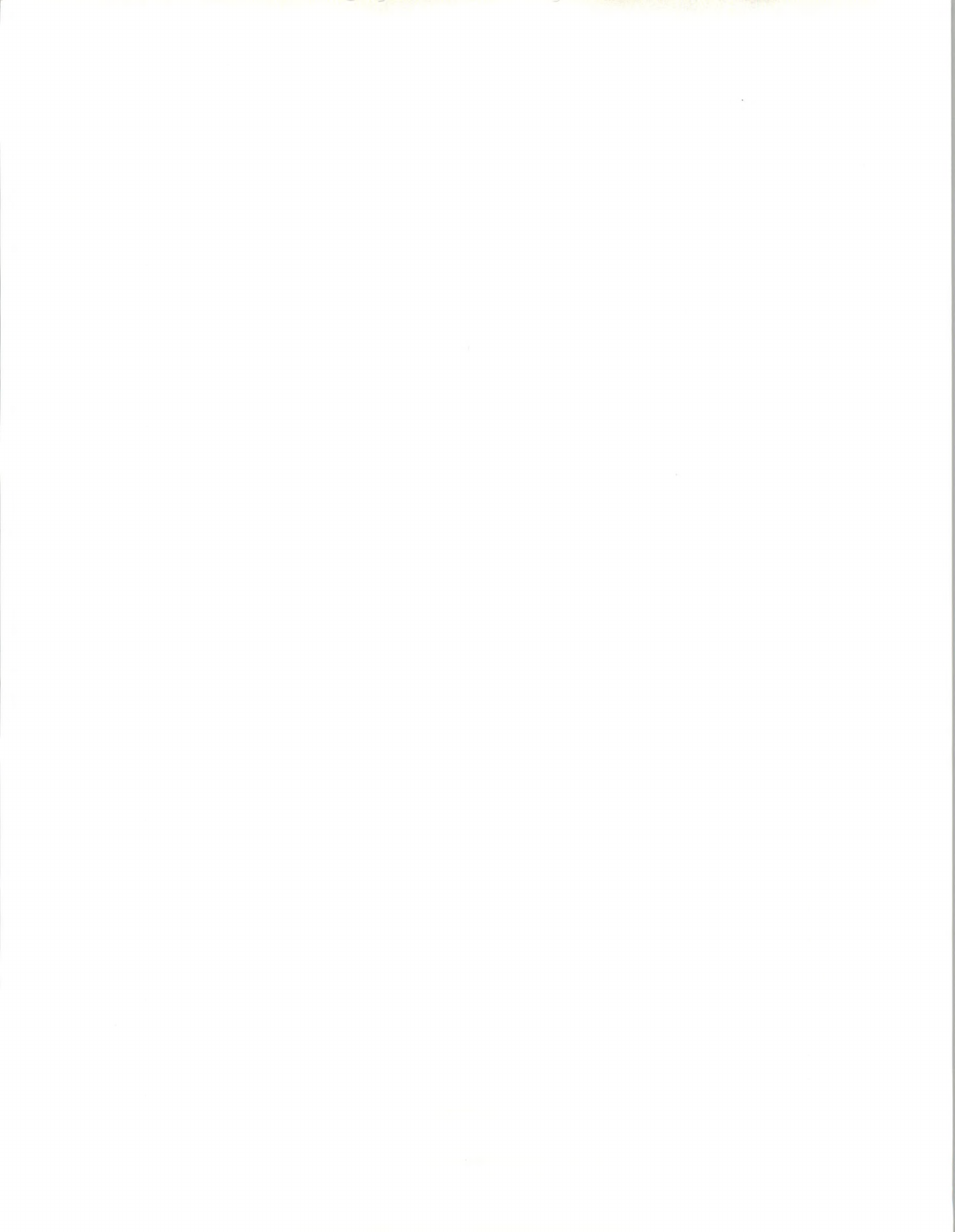

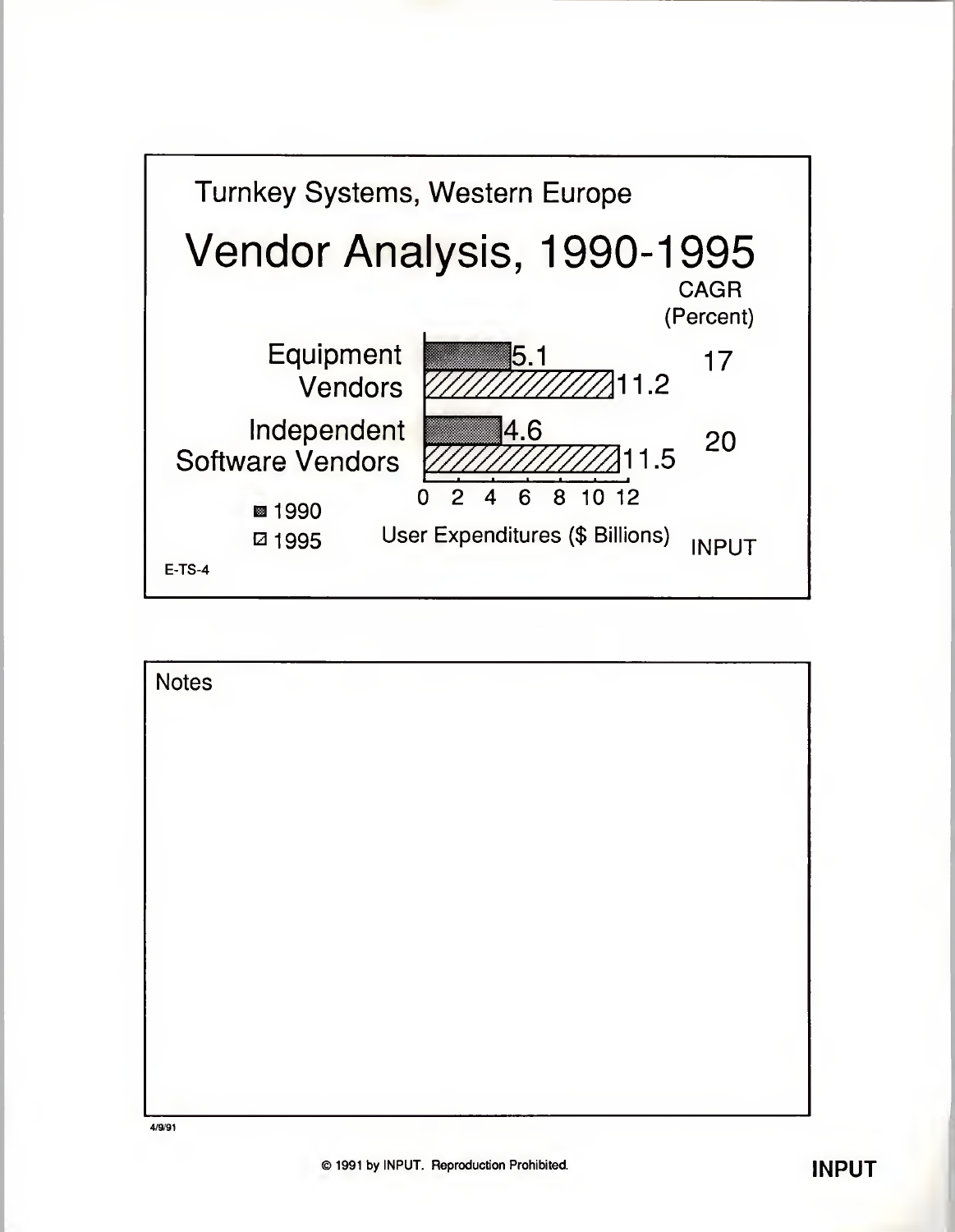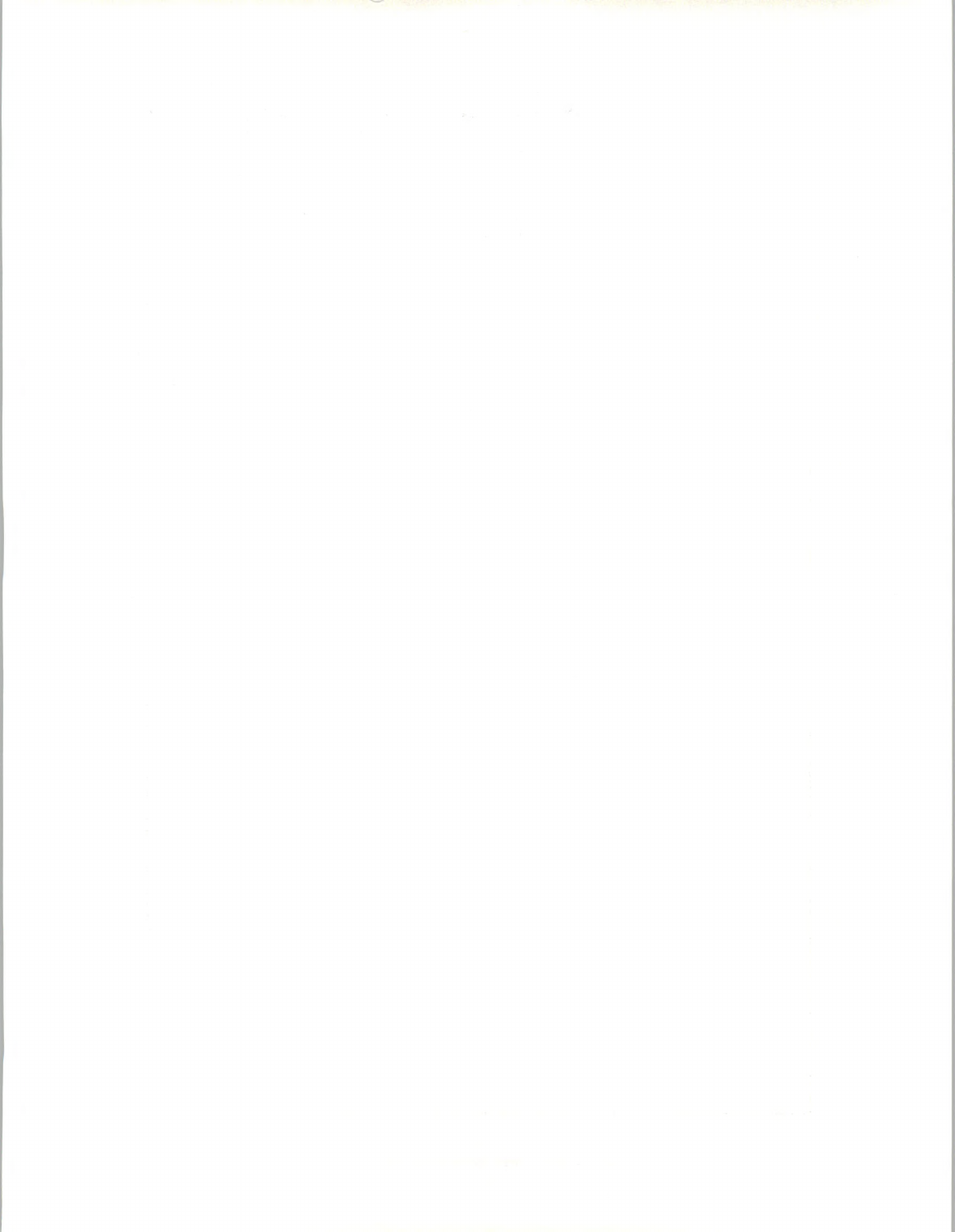| Turnkey Systems, Western Europe<br>Leading Vendors, 1990 |     |                           |  |
|----------------------------------------------------------|-----|---------------------------|--|
| Company                                                  |     | Rev. (\$M) Mkt. Share (%) |  |
| <b>Siemens Nixdorf</b>                                   | 970 |                           |  |
| Prime                                                    | 400 |                           |  |
| Digital Kienzle                                          | 400 |                           |  |
| Intergraph                                               | 270 | з                         |  |
| McDonnell Douglas                                        | 235 | 2                         |  |
| $F-TS-5$                                                 |     | INPUT                     |  |

| Notes |  |  |
|-------|--|--|
|       |  |  |
|       |  |  |
|       |  |  |
|       |  |  |
|       |  |  |
|       |  |  |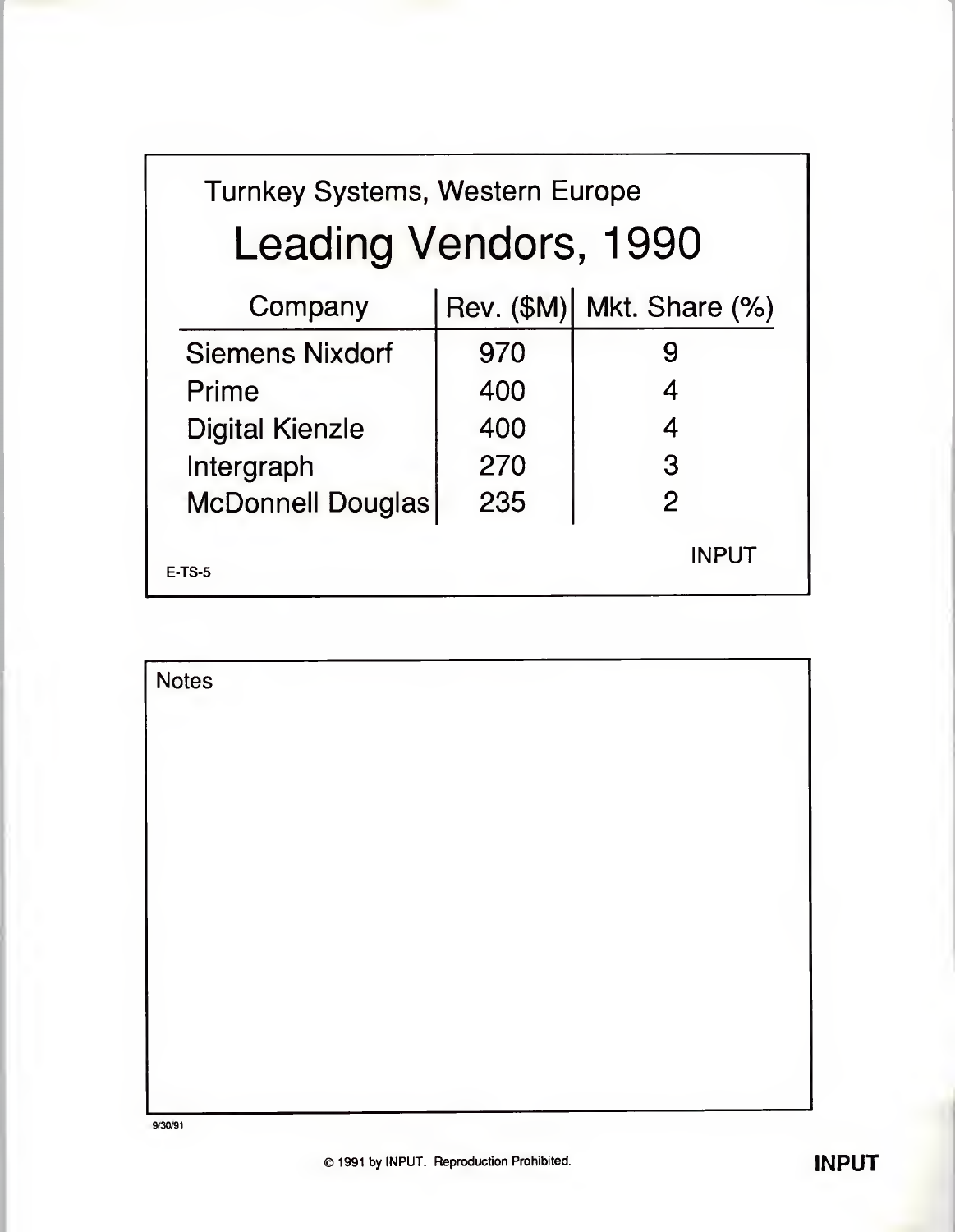